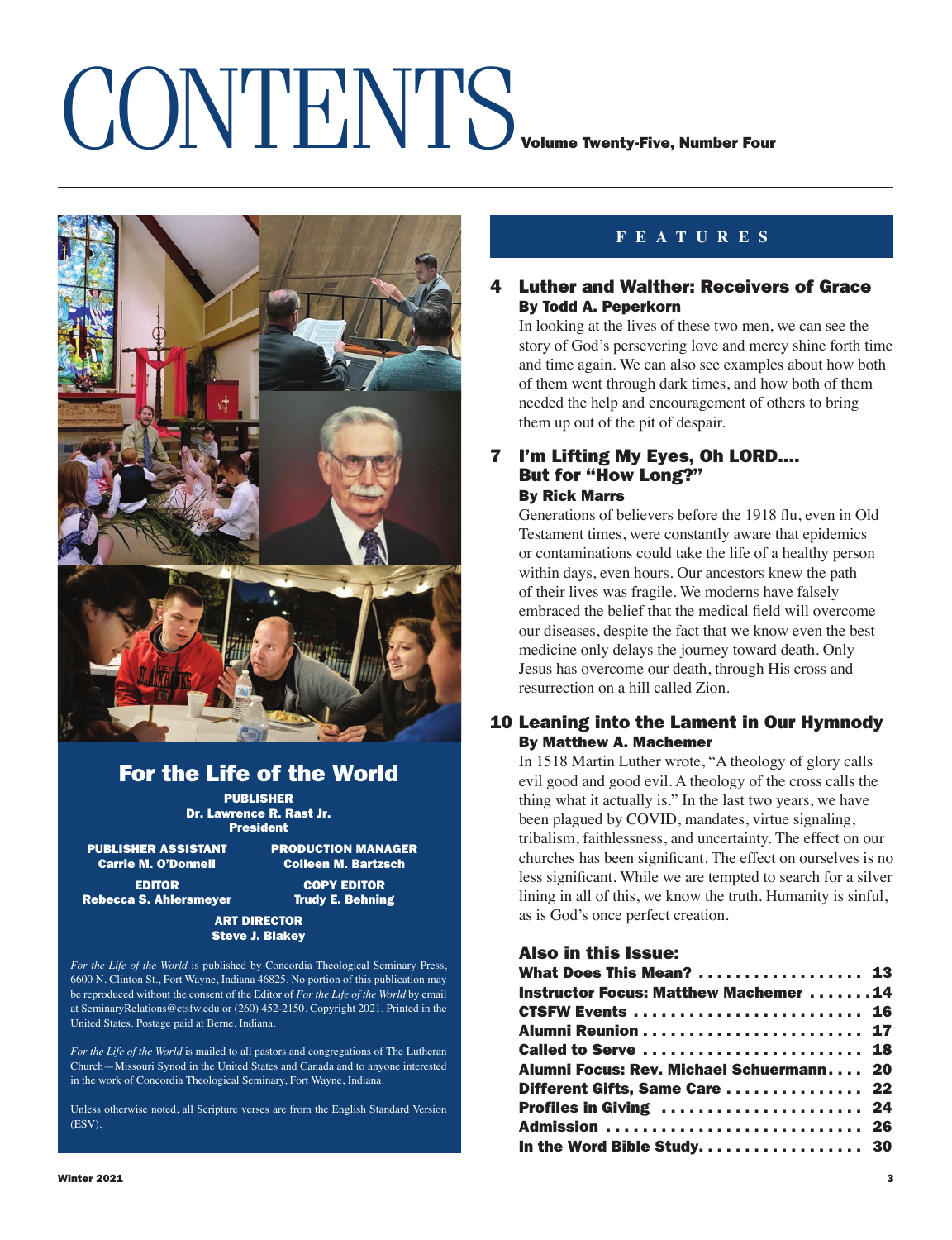## Luther and Walther: Receivers of



Photo: Erik M. Lunsford/The Lutheran Church—Missouri Synod

It is all too easy for us to hear names like Martin Luther or<br>C.F.W. Walther and treat them as heroes, men who were<br>almost superhuman in what they were able to accomplish<br>in this life. We see lift them up on a podestal and t is all too easy for us to hear names like Martin Luther or C.F.W. Walther and treat them as heroes, men who were in this life. We can lift them up on a pedestal and think, "If only I had as strong a faith and willpower as they did! Then I wouldn't have all these problems. Then I wouldn't feel down all the time. Then I wouldn't doubt whether God actually loves me." We all have these feelings, looking up to other people and believing that they don't deal with real problems like ours.

Nothing could be farther from the truth. In looking at the lives of these two men, we can see the story of God's persevering love and mercy shine forth

time and time again. We can also see examples about how both of them went through dark times, and how both of them needed the help and encouragement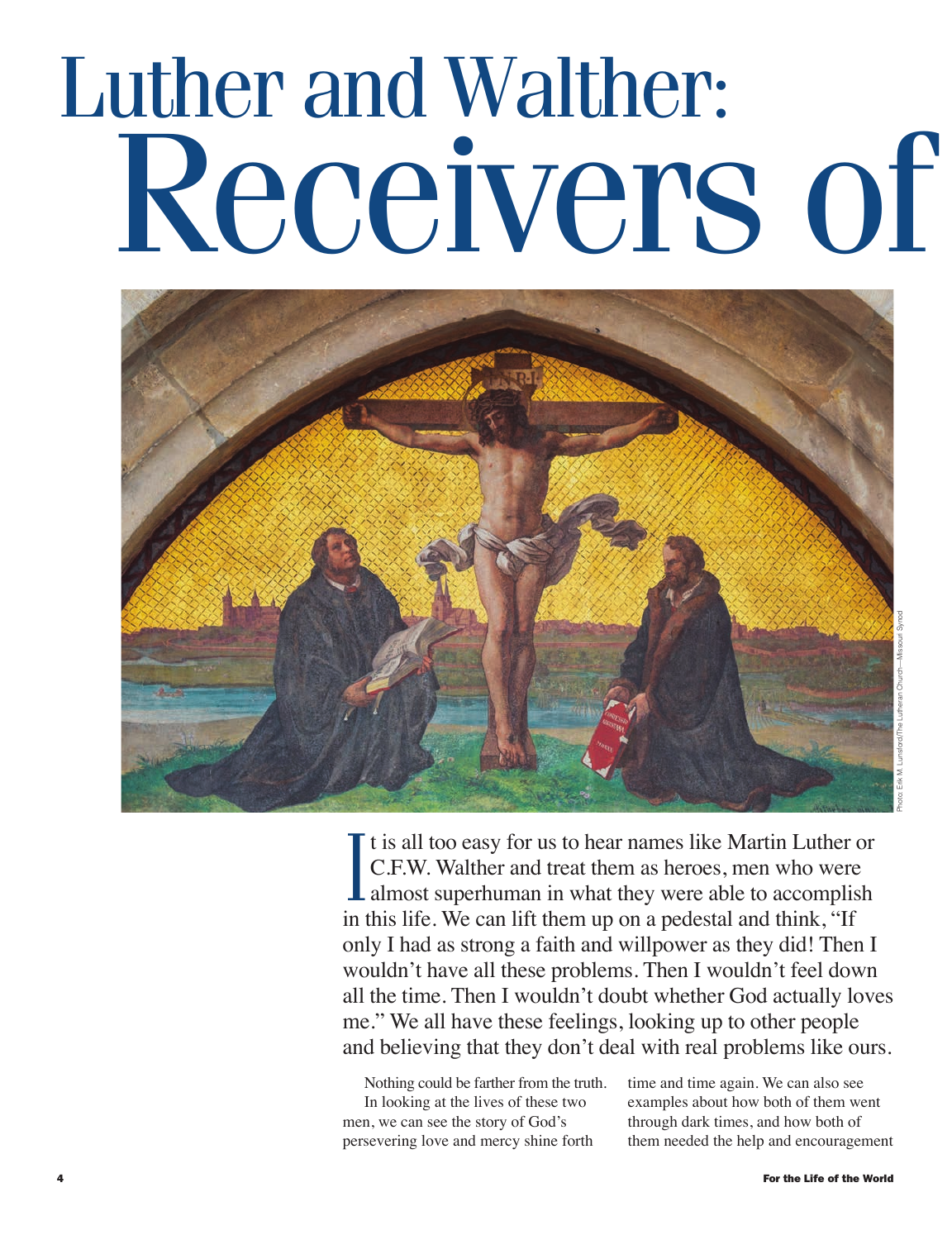# $GRedC$

of others to bring them up out of the pit of despair. Let's take a look at an episode in each of their lives to see how God used others to lift them up.

When Martin Luther (1483–1546) was about 44 years old, he had what appears to be a physical and mental breakdown. The year was 1527, ten years after the posting of the 95 Theses. The Reformation was in full swing at that time, and it would be in the next couple years that Luther would pen what might be his most important works, namely, the Small and Large Catechisms. But in 1527, Luther (and most of his friends) believed he was going to die. It was a combination of physical, mental, and spiritual exhaustion, and it happened at the time when the plague forced the Wittenberg faculty to move to Jena. Today, we might look at these symptoms and presume that it was something akin to clinical depression. Whether that is the case or not is impossible to tell today. What matters for our purpose is that it was Johannes Bugenhagen Pomeranus who brought spiritual care to Luther's malaise.

The best treatise on this episode is by Martin Lohrmann and is entitled, "Bugenhagen's Pastoral Care of Martin Luther."1 Lohrmann recounts that both Bugenhagen and Justus Jonas (dean of the theological faculty at Wittenberg) cared for Luther during this time, watching over his spiritual needs while also caring for his body. Luther feared for his family, that they would be destitute upon his death. Luther also feared that he was really the source of all of the sectarianism that was on the rise throughout Christendom at the time.

Throughout these trials, Bugenhagen sought to draw Luther into the Scriptures themselves, to see his own life as an echo of the lives of the saints who had gone

before. The suffering we undergo in this life points to the suffering and death of our Lord, Jesus Christ. Lohrmann writes

As presumptuous as it may sound to compare Luther to Hannah, Job, Paul, or John, these biblical references ultimately point not to Luther but to faith in the liberating God of the Bible. In this sense, these biblical verses from Luther's sickbed serve as both private pastoral care and also public proclamation of the gospel to all who suffer or mourn.2

At another time, Bugenhagen wrote of how strange it was to have the student become the pastor to his own mentor. He wrote:

I was about to go, but I wanted to know before I left, "Why did you call for me?" He replied, "It's nothing bad." But from there we went upstairs privately to the bedroom, and he commended all that was his to God and confessed his sin. Now the teacher was asking the student for words of God's consolation and forgiveness of sins from Holy Scripture and suggesting that I pray for him.<sup>3</sup>

At the end of the day, what Luther needed was a pastor to speak to him the very words of the Gospel that Luther himself had taught and preached for so many years.

In 1860, at 49 years old, C.F.W. Walther had a similar mental breakdown to Luther. It was 13 years after the founding of what we know today as The Lutheran Church—Missouri Synod. Walther was the President of Concordia Seminary, St. Louis, and the Pastor of the Evangelical Lutheran Congregation

in St. Louis. He had stepped down as president of the Synod at the time, but it was not enough.

In a letter to Walther's congregation, we read about how Walther was doing and what happened to bring him back to health.4 Walther wrote of his own distress in this way:

I may and must now reveal to you that the last half of the previous year has been one of the most difficult times of my life. I was physically incapable of attending to even half the office that I am dignified to carry out among you in unworthy fashion. Even more, the prospect that I would again be capable of the same became gloomier and darker month by month. I owe it to you to be transparent. I was tormented night and day by the